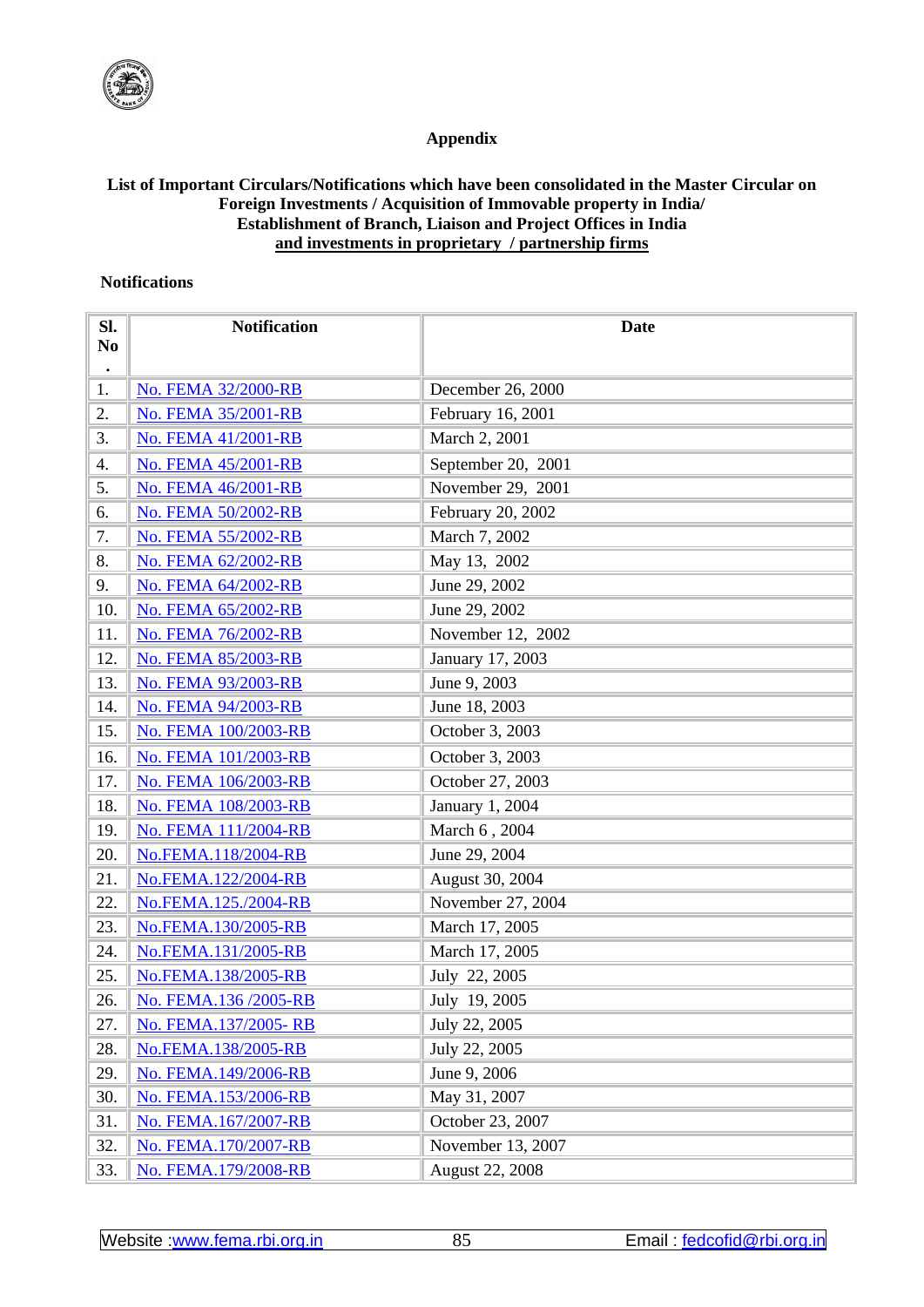

|                                    | <b>Circulars</b>                      |                    |  |  |  |
|------------------------------------|---------------------------------------|--------------------|--|--|--|
| Sl.<br>N <sub>0</sub><br>$\bullet$ | <b>Circulars</b>                      | <b>Date</b>        |  |  |  |
| 1.                                 | A.P.DIR(Series) Circular No.14        | September 26, 2000 |  |  |  |
| 2.                                 | <b>A.P.DIR(Series) Circular No.24</b> | January 6, 2001    |  |  |  |
| 3.                                 | A.P.DIR(Series) Circular No.26        | February 22, 2001  |  |  |  |
| 4.                                 | A.P.DIR(Series) Circular No.32        | April 28, 2001     |  |  |  |
| 5.                                 | <b>A.P.DIR(Series) Circular No.13</b> | November 29, 2001  |  |  |  |
| 6.                                 | A.P.DIR(Series) Circular No.21        | February 13, 2002  |  |  |  |
| 7.                                 | A.P.DIR(Series) Circular No.29        | March 11, 2002     |  |  |  |
| 8.                                 | A.P.DIR(Series) Circular No.1         | July 2, 2002       |  |  |  |
| 9.                                 | A.P.DIR(Series) Circular No.5         | July 15, 2002      |  |  |  |
| 10.                                | A.P.DIR(Series) Circular No.19        | September 12, 2002 |  |  |  |
| 11.                                | A.P.DIR(Series) Circular No.35        | November 1, 2002   |  |  |  |
| 12.                                | A.P.DIR(Series) Circular No.45        | November 12, 2002  |  |  |  |
| 13.                                | A.P.DIR(Series) Circular No.46        | November 12, 2002  |  |  |  |
| 14.                                | A.P.DIR(Series) Circular No.52        | November 23, 2002  |  |  |  |
| 15.                                | <b>A.P.DIR(Series) Circular No.56</b> | November 26, 2002  |  |  |  |
| 16.                                | A.P.DIR(Series) Circular No.67        | January 13, 2003   |  |  |  |
| 17.                                | A.P.DIR(Series) Circular No.68        | January 13, 2003   |  |  |  |
| 18.                                | <b>A.P.DIR(Series) Circular No.69</b> | January 13, 2003   |  |  |  |
| 19.                                | <b>A.P.DIR(Series) Circular No.75</b> | February 3, 2003   |  |  |  |
| 20.                                | <b>A.P.DIR(Series) Circular No.88</b> | March 27, 2003     |  |  |  |
| 21.                                | A.P.DIR(Series) Circular No.101       | May 5, 2003        |  |  |  |
| 22.                                | A.P.DIR(Series) Circular No.10        | August 20, 2003    |  |  |  |
| 23.                                | A.P.DIR(Series) Circular No.13        | September 1, 2003  |  |  |  |
| 24.                                | <b>A.P.DIR(Series) Circular No.14</b> | September 16, 2003 |  |  |  |
| 25.                                | <b>A.P.DIR(Series) Circular No.19</b> | September 23, 2003 |  |  |  |
| 26.                                | <b>A.P.DIR(Series) Circular No.28</b> | October 17, 2003   |  |  |  |
| 27.                                | A.P.DIR(Series) Circular No.35        | November 14, 2003  |  |  |  |
| 28.                                | <b>A.P.DIR(Series) Circular No.38</b> | December 3, 2003   |  |  |  |
| 29.                                | A.P.DIR(Series) Circular No.39        | December 3, 2003   |  |  |  |
| 30.                                | A.P.DIR(Series) Circular No.43        | December 8, 2003   |  |  |  |
| 31.                                | <b>A.P.DIR(Series) Circular No.44</b> | December 8, 2003   |  |  |  |
| 32.                                | <b>AP (DIR Series) Circular No.53</b> | December 17, 2003  |  |  |  |
| 33.                                | <b>A.P.DIR(Series) Circular No.54</b> | December 20, 2003  |  |  |  |
| 34.                                | A.P.DIR(Series) Circular No.63        | February 3, 2004   |  |  |  |
| 35.                                | A.P.DIR(Series) Circular No.67        | February 6, 2004   |  |  |  |
| 36.                                | A.P.DIR(Series) Circular No.89        | April 24, 2004     |  |  |  |
| 37.                                | A.P.DIR(Series) Circular No.11        | September 13, 2004 |  |  |  |
| 38.                                | A.P.DIR(Series) Circular No.13        | October 1, 2004    |  |  |  |
| 39.                                | A.P.DIR(Series) Circular No.15        | October 1, 2004    |  |  |  |